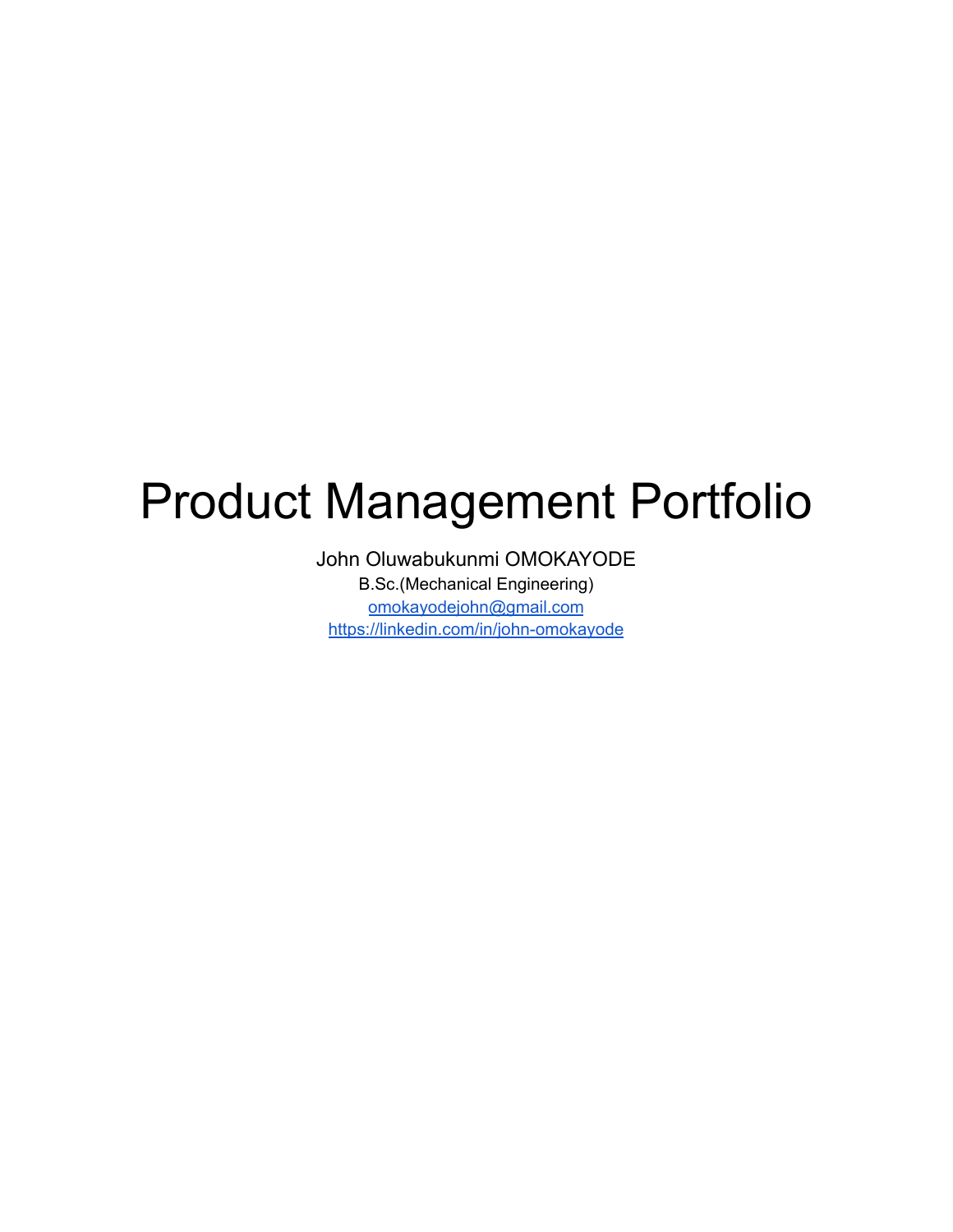## Professional background

My name is John Omokayode, a graduate of the University of Ibadan, Department of Mechanical Engineering.

I am currently in a product development role at a sterioshtech developers building real estate management software for estate managers. My job was remote and I used tools like Notion, Google suite, Jira and Slack to do work.

Within the first 50 days at my job I had to manage a team that successfully delivered a document management system.

I love to see things work and always position myself to be a solution provider in any team that I find myself. I am always actively learning new concepts and putting my absolute best into any task at hand.

During the recent lockdown, due to the covid-19 pandemic, I had time on my hands to move several steps ahead in line with my career goals, this led me to create 'Business Hub One' alongside other like-minded friends. This organization looks to help students' entrepreneurs develop their ideas into well-established growing businesses through mentorship and access to required funding.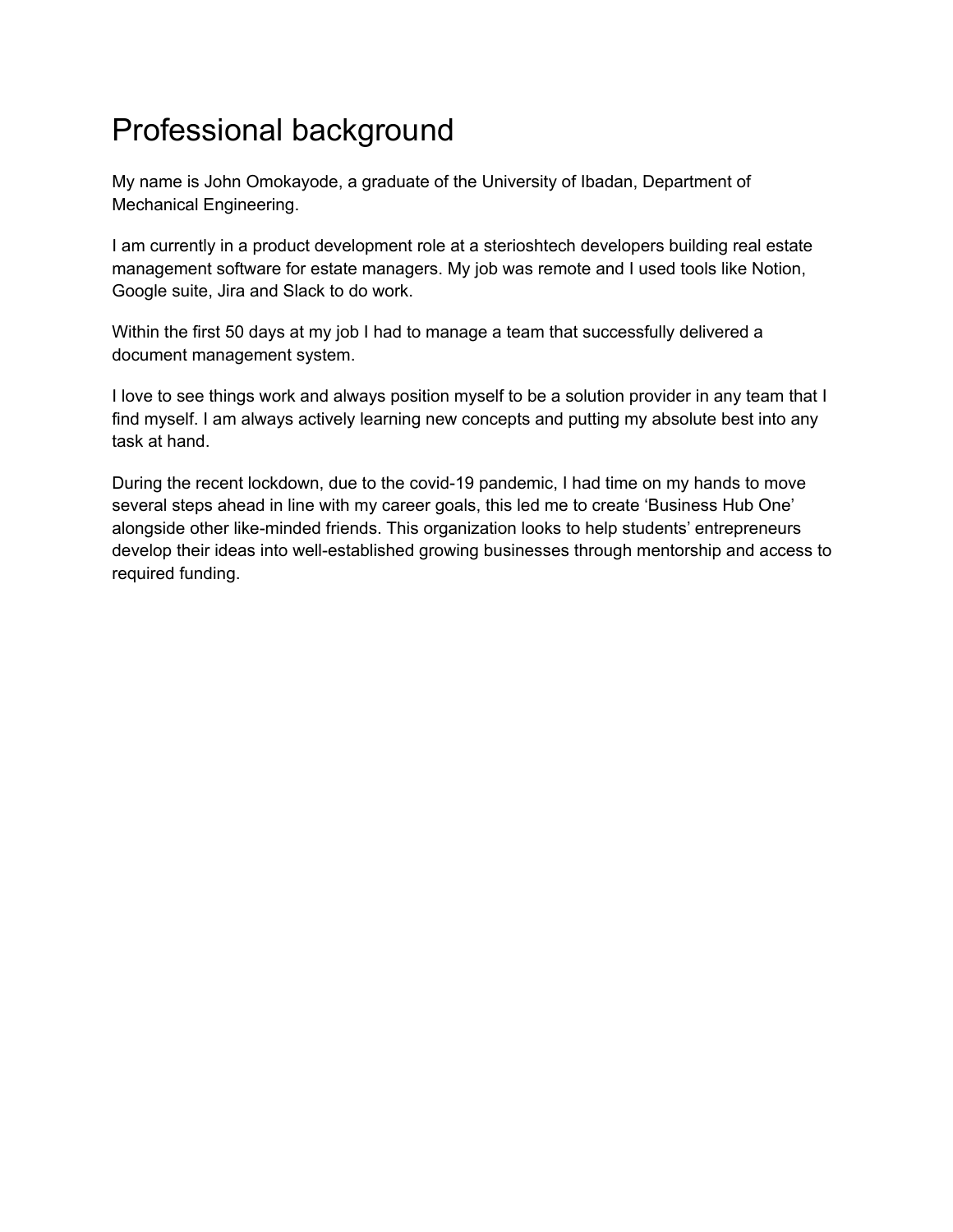## <span id="page-2-0"></span>Introduction

I was unable to determine the car to buy, test drive it, buy the car and complete the paperwork in over a month.

This report is an outlook on the feasibility of an online car buying website. We have carried out user interviews to better understand the target market

Result

We have been abe to create low fidelity wireframes that will help guide the development process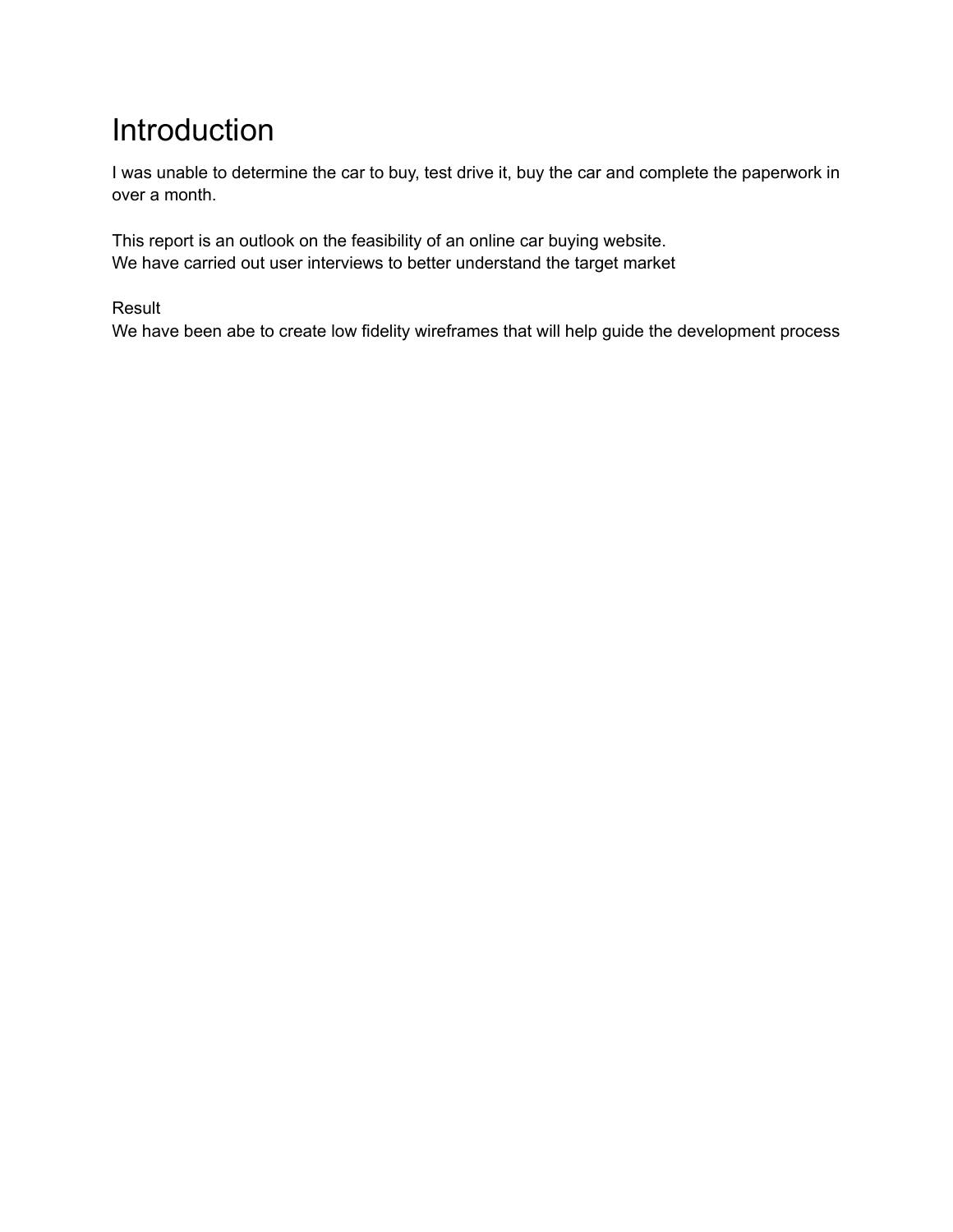## <span id="page-3-0"></span>Table of Contents

| <b>Product Management Portfolio</b> |                  |
|-------------------------------------|------------------|
| <b>Professional background</b>      | $\boldsymbol{2}$ |
| <b>Introduction</b>                 | 3                |
| <b>Table of Contents</b>            | 4                |
| <b>Assumptions</b>                  | 5                |
| The Assumptions                     | 5                |
| <b>Assumption Statements</b>        | 5                |
| <b>The Customer</b>                 | 5                |
| <b>Customer Survey</b>              | 6                |
| Car buying process                  | $6\phantom{1}6$  |
| User difficulty                     | 7                |
| <b>Features</b>                     | 8                |
| <b>Feature Brainstorm</b>           | 8                |
| <b>User Stories</b>                 | 8                |
| Value/effort map                    | 8                |
| T-shirt framework                   | 9                |
| <b>MSCW</b> framework               | 9                |
| <b>Strategy</b>                     | 11               |
| <b>OKRs</b>                         | 11               |
| <b>Metrics for Features</b>         | 11               |
| <b>AARRR Metrics</b>                | 11               |
|                                     |                  |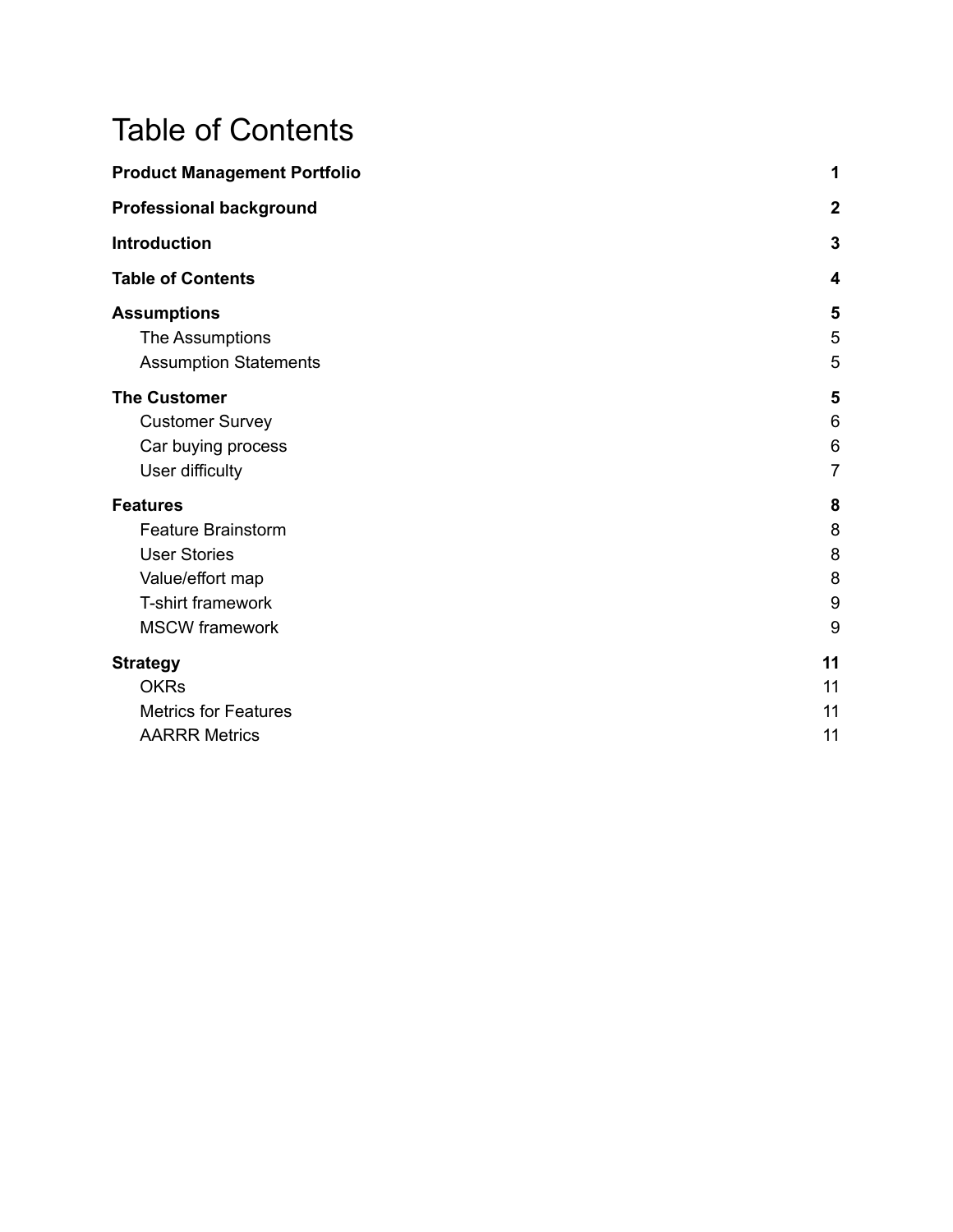## <span id="page-4-0"></span>Assumptions

### <span id="page-4-1"></span>The Assumptions

Amazon cars is an online car dealer

Amazon has the reputation to sell cars online

There are a significant number of people living in urban areas who want to buy a car

### <span id="page-4-2"></span>Assumption Statements

- Is there a large enough market for people who want to buy a car?
- Do people want to buy a car online?
- Do people want to see different options together?
- Do people want to get buying and financing together?
- Would people trust and buy from Amazon?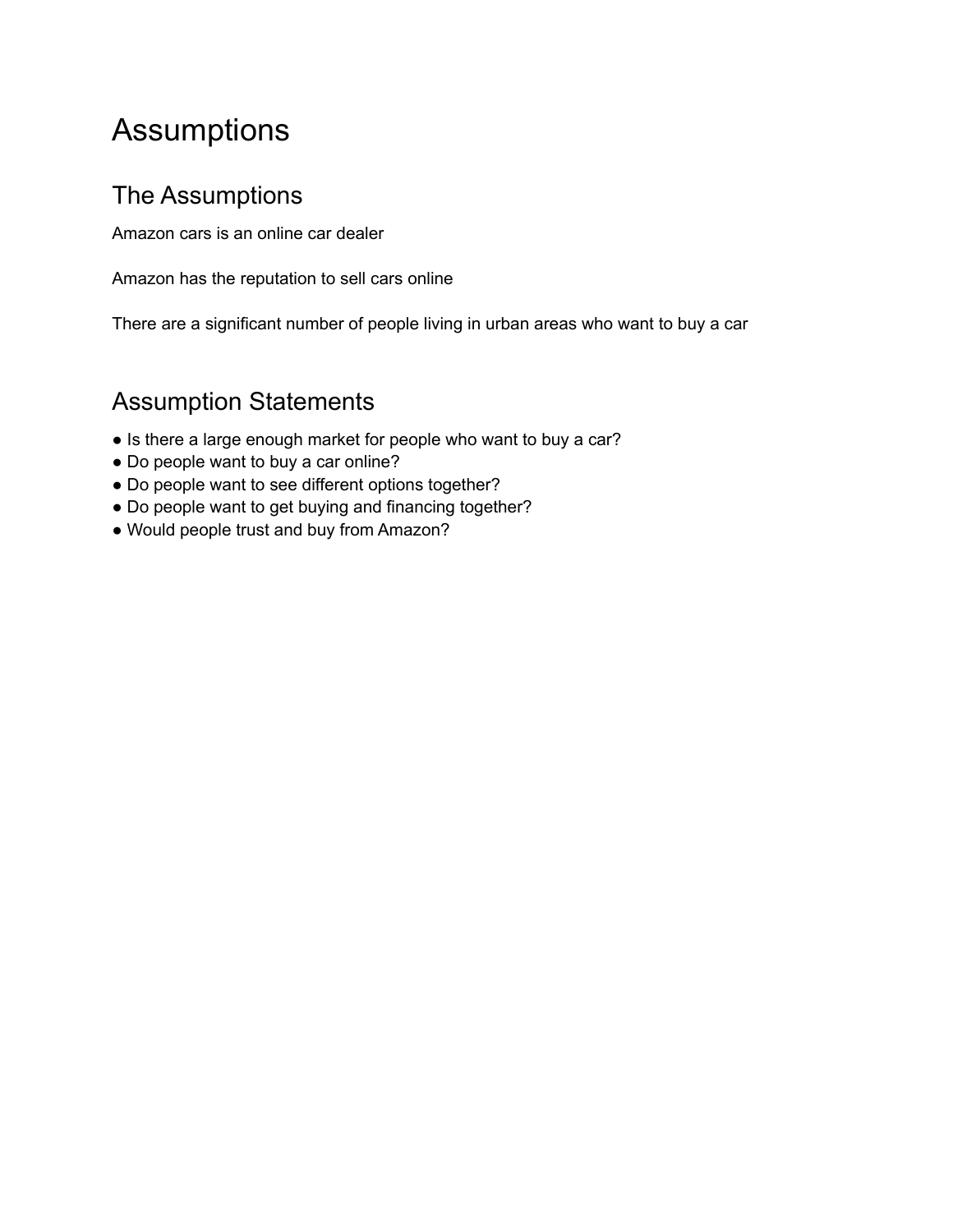## <span id="page-5-0"></span>The Customer

### <span id="page-5-1"></span>Customer Survey

#### **User interview 1**

It's hard finding out several options available

The process of determining the right financing is tedious

It's almost impossible to buy a car in the same day you decide you need one

#### **User interview 2**

I can't reach dealerships online to talk to representatives

Hard to figure exact price for the cars using the current dealership websites

Yes, i'll use a platform that simplifies the car purchase process

#### **User interview 3**

If, i'll get a car again, i'll be very open to using a platform that makes it easier

It took me 7 days to get my last car

#### **User interview 4**

It takes a lot of time to process the paper work for a new car

I was tempted to buy a pre-owned, because they had an easier online process

#### **User interview 5**

As a tech savvy person, i will always prefer buying ma car online to any physical store.

### <span id="page-5-2"></span>Car buying process

- Research Car Option
- Find Financing
- Negotiate
- Paperwork
- Determine repayment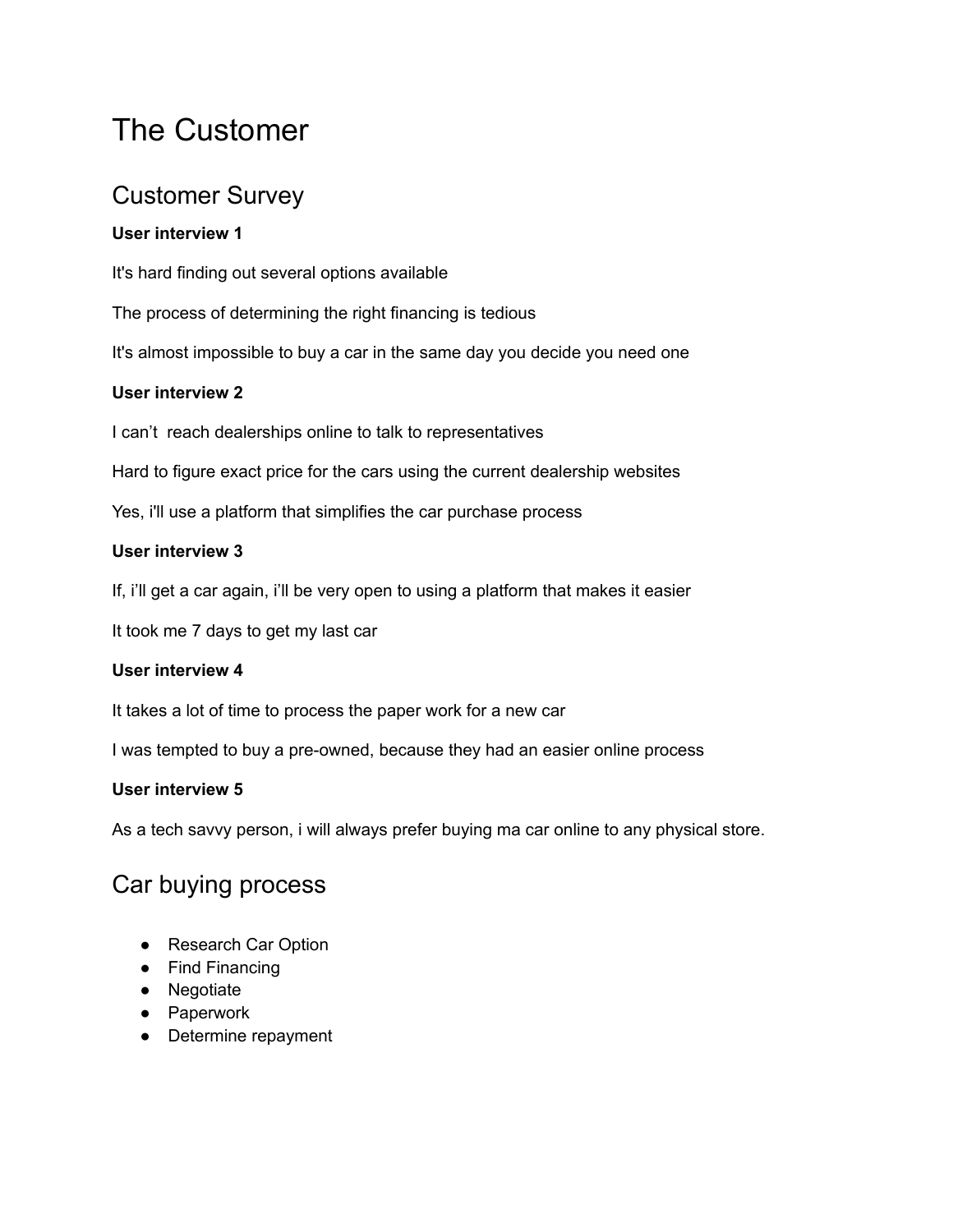### <span id="page-6-0"></span>User difficulty

Hard to figure out exact price

Customer support

Users can easily see the catalog of cars available

## Features

### <span id="page-6-1"></span>Feature Brainstorm

<span id="page-6-2"></span>User Stories

<span id="page-6-3"></span>As a user i want to be able to find the right car easily As a user i want to be able to find the exact prices for my car As a user i want to buy cars online As a user i want to be able to compare the different cars available As a user i want to be able to be able to find the right financing for my car online As a user i want to be able to complete paperwork without stress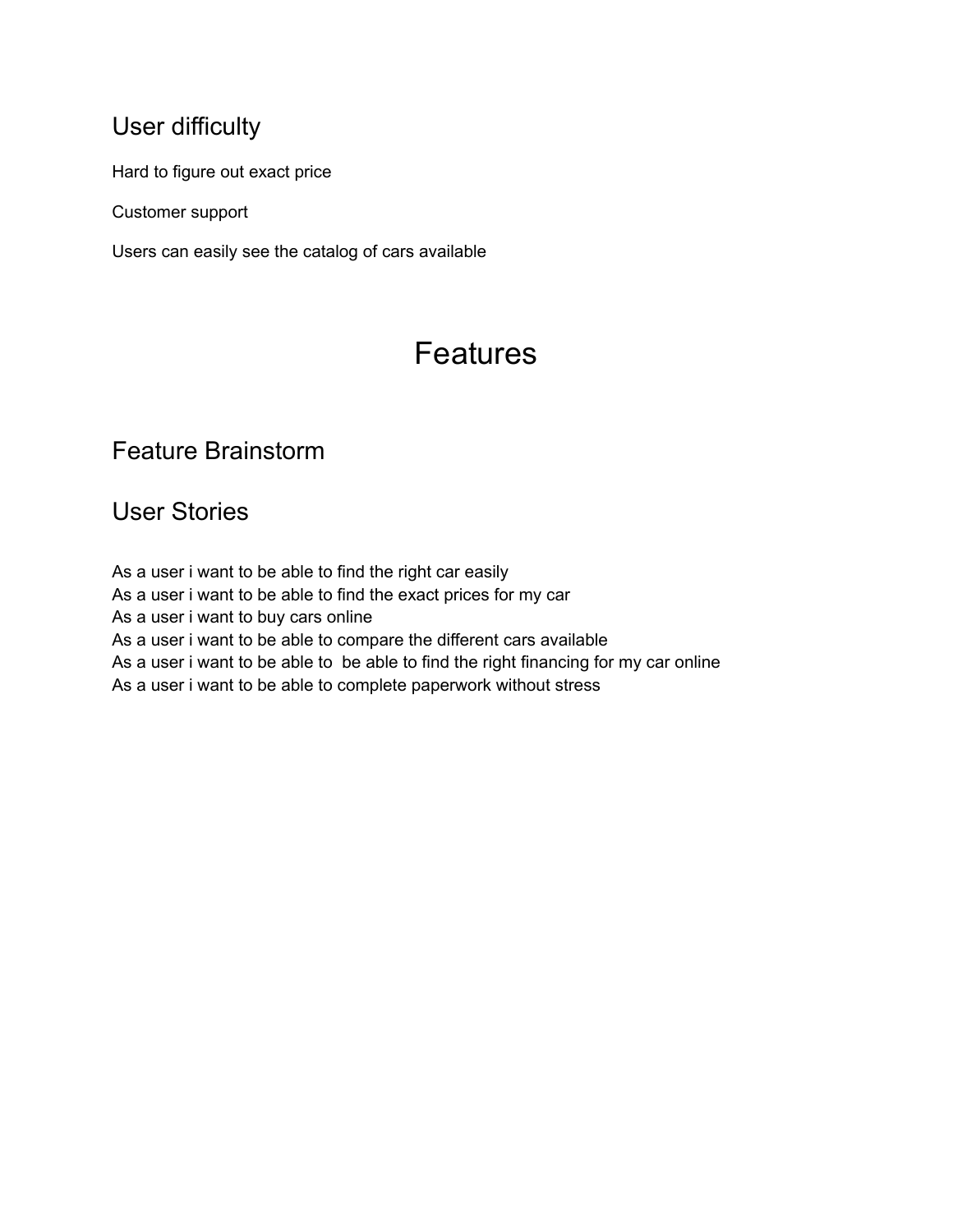### Value/effort map



### <span id="page-7-0"></span>T-shirt framework

Must

Detailed car view (M)

- Search (M)
- Loan calculator (S)
- $\bullet$  Secure paperwork  $(M)$

#### Should:

- Comparison tool (S)
- Reviews of the dealer  $(S)$
- $\bullet$  Review of the car  $(S)$
- Price guarantee (M)
- $\bullet$  Test drive  $(M)$

#### Could:

- Deal comparison (M)
- Loan options (M)
- Coupons / freebies (S)
- $\bullet$  Recommended cars (L) Won't have:
- Insurance partnerships (M)
- Service memberships (M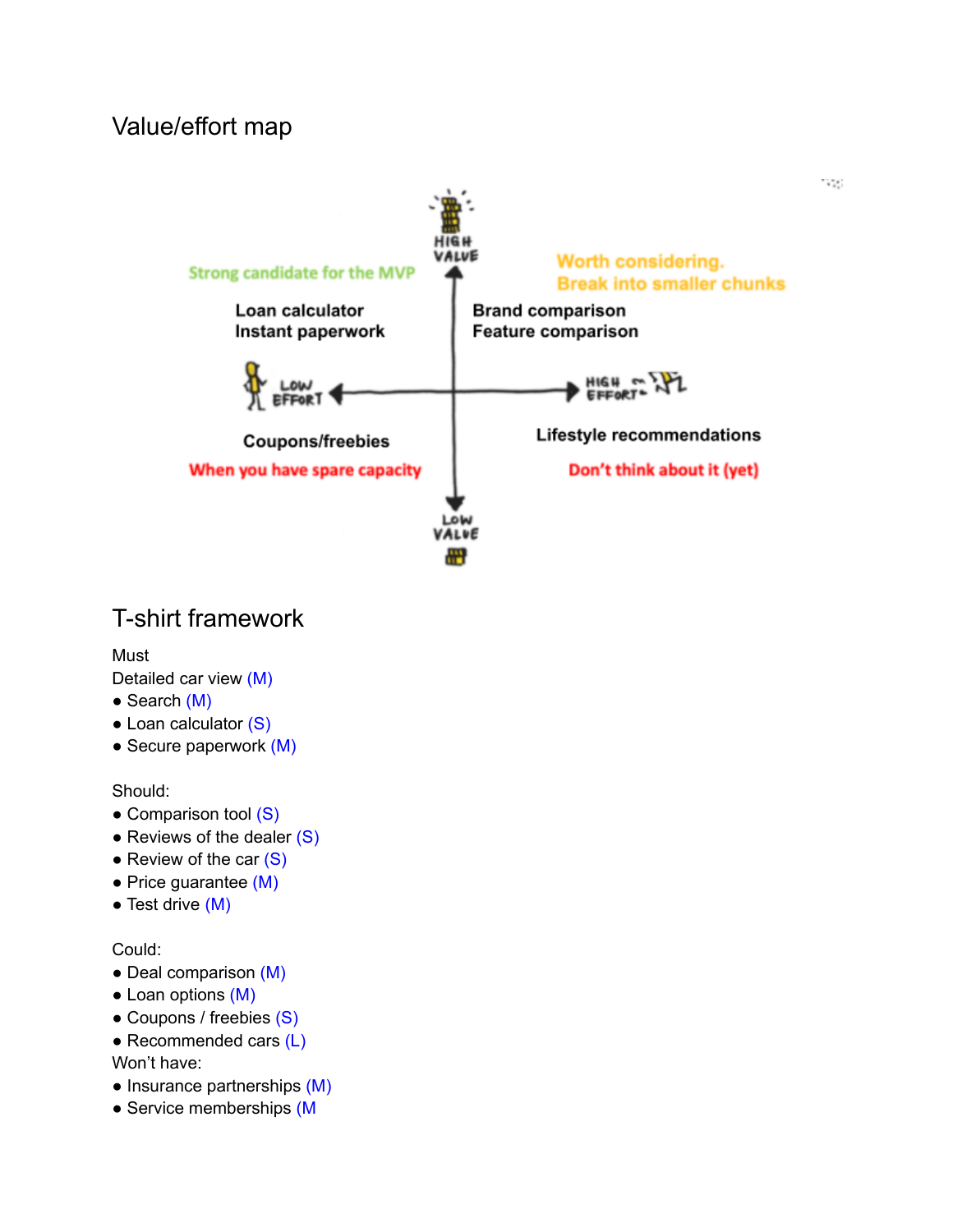### <span id="page-8-0"></span>MSCW framework

#### Must have

Brand comparison tool Feature comparison Deal comparison tool Instant paperwork Book a test drive

#### Should have

Loan calculator Coupons/freebies

#### Could have

Savings/goals tracker Service memberships

#### Won't have

Lifestyle recommendations Rent to buy

#### Rationale summary

The user must be able to find the best deal, compare with other dealers, book a test drive and own the car easily for our solution to be an effective one.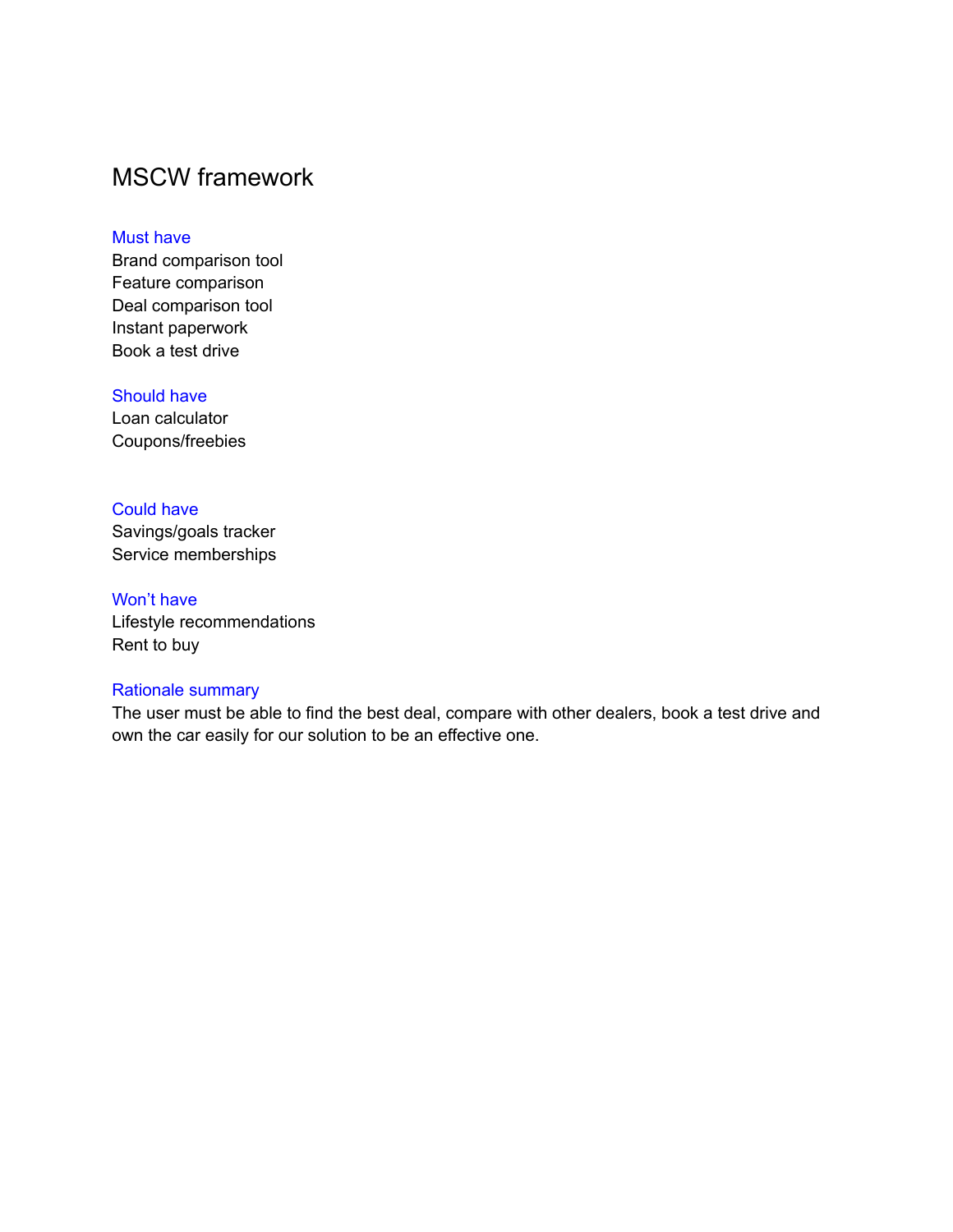## **Strategy**

### <span id="page-9-1"></span><span id="page-9-0"></span>**OKRs**

| <b>Objective</b>                          | <b>Key result</b>                      |
|-------------------------------------------|----------------------------------------|
| To create an online marketplace for       | Increase online conversion by 50% in 6 |
| vehicles                                  | months                                 |
| To provide a solution to access financing | Increase usage of financial approval   |
| easily                                    | feature by 50%                         |
| Allow dealers reach more customers        | Increase online view rate for cars     |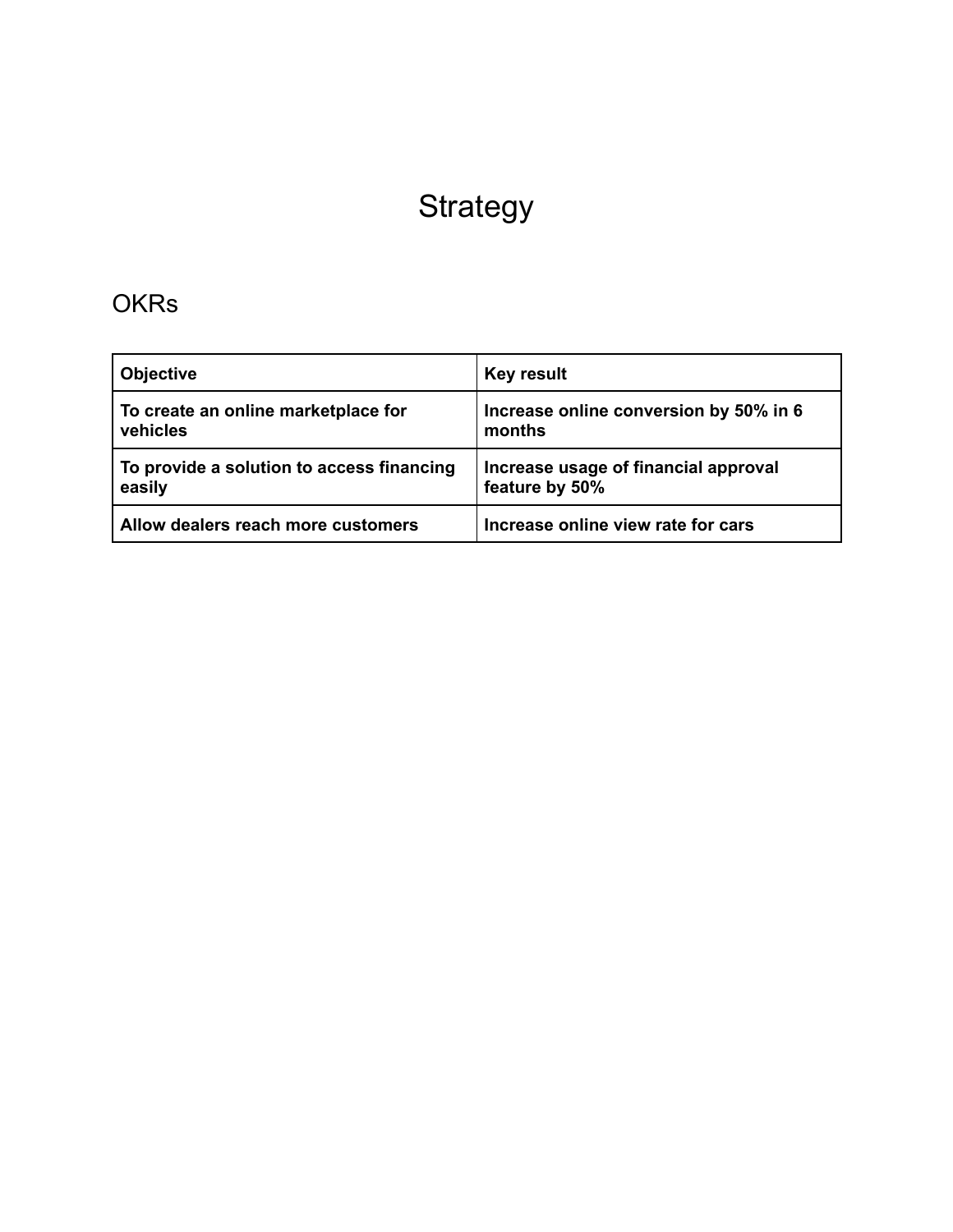## **Key Performance indicators**

### <span id="page-10-0"></span>Metrics for Features

<span id="page-10-1"></span>

| Product                    | Primary                     | Guardrail                                           | Secondary                                                                                                                                                                   |  |
|----------------------------|-----------------------------|-----------------------------------------------------|-----------------------------------------------------------------------------------------------------------------------------------------------------------------------------|--|
| Online<br>marketplace      | No of cars<br>purchased     | <b>TotalRevenue</b>                                 | No of visitors<br>Bounce rate<br>Scroll rate                                                                                                                                |  |
| Deal<br>comparison<br>tool | Number of cars<br>purchased | <b>Total Revenue</b>                                | No of users that compare at<br>$\bullet$<br>least two cars<br>Purchase<br>No of users that added to<br>cart                                                                 |  |
| Loan calculator            | Number of<br>loans          | Total number of<br>cars purchased                   | Number of loans obtained using<br>calculator vs users who dont                                                                                                              |  |
| <b>Test Drive</b>          | Number of cars<br>purchased | Total revenue<br>Average price of<br>cars purchased | No of users that test drive<br>Number of users that<br>bought after test drive<br>Test drive per user that<br>$\bullet$<br>buys a car<br>Cars bought vs cars test<br>driven |  |
| Search                     | Number of cars<br>purchased |                                                     | No of visitors<br>$\bullet$<br>Bounce rate<br>Scroll rate<br>Number of users that<br>searches for a car<br>Number of search users<br>that converts                          |  |